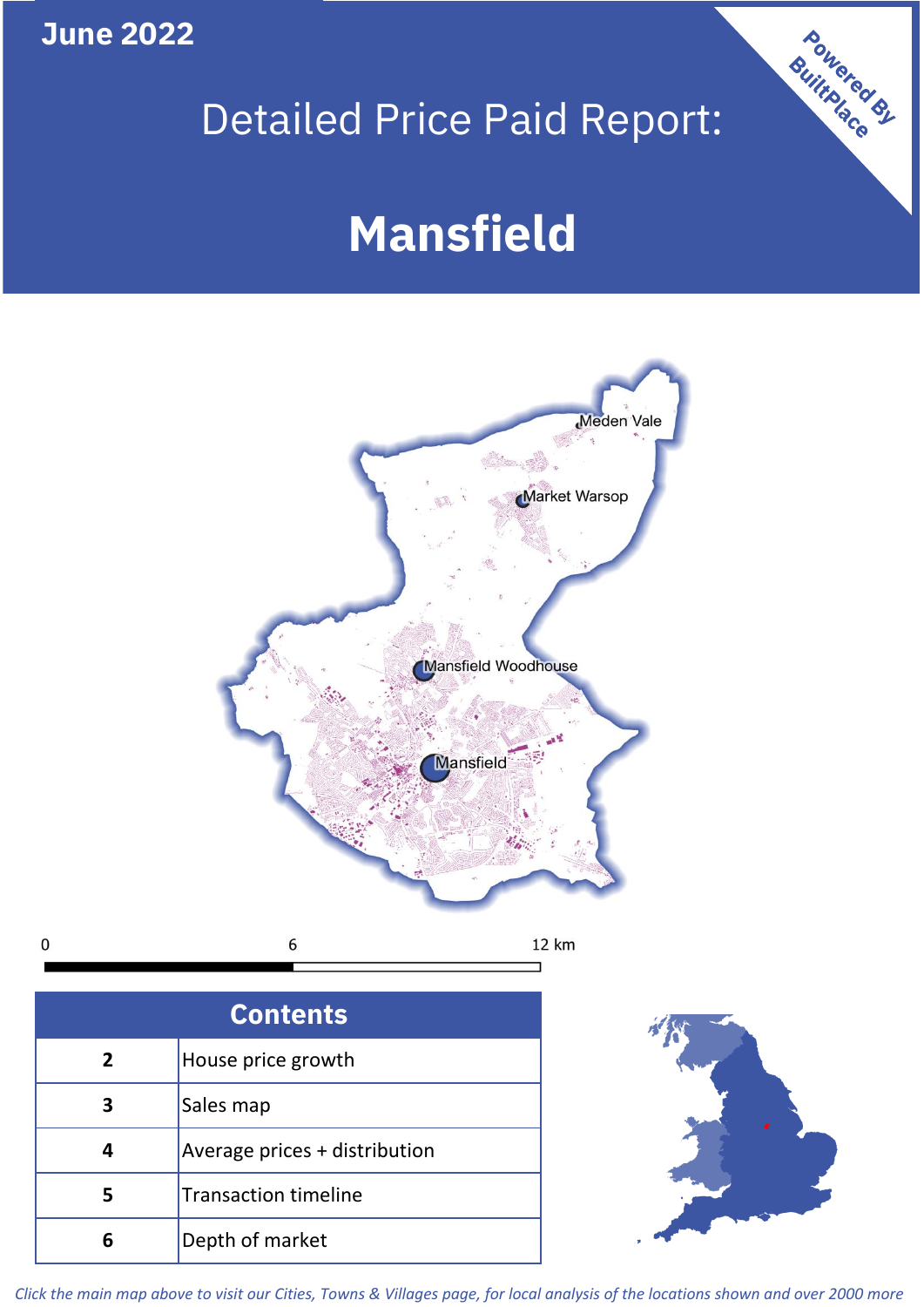#### **Headline Data**

|                     | <b>Current level</b> | 3 month | <b>Annual</b> | 5 year  | 10 year |
|---------------------|----------------------|---------|---------------|---------|---------|
| <b>House prices</b> | £169,226             | 2.7%    | 9.8%          | 36.2%   | 69.6%   |
| <b>Transactions</b> | 1,725                | $-7.9%$ | 6.9%          | $-7.5%$ | 48.1%   |

## **House Price Growth (April 2022 data)**

#### *Annual Change in House Prices*



House prices in Mansfield grew by 9.8% in the 12 months to April 2022 (based on 3-month smoothed data). By comparison national house prices grew by 10.7% and prices in the East Midlands grew by 11.6% over the same period.

Mansfield house prices are now 40.2% above their previous peak in 2007, compared to +50.1% for the East Midlands and +52.9% across England.



#### *Year-To-Date Change in House Prices, December to April*

Local prices have grown by 3.5% in 2022 so far, compared to growth of 4.0% over the same period last year.

#### *Source: OS OpenData; UK House Price Index (Contains HM Land Registry data © Crown copyright)*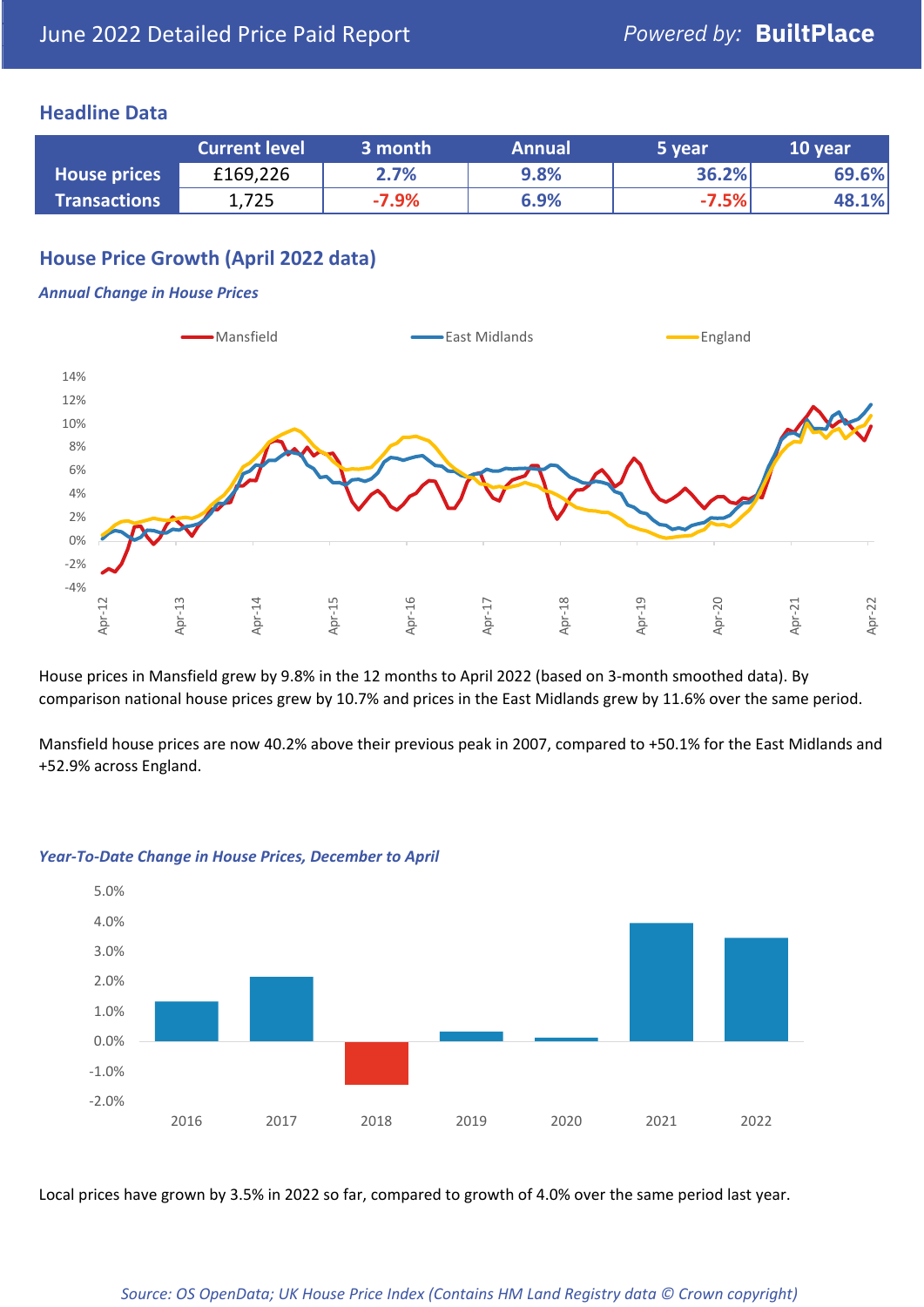## **House Price Map**

*12 months to April 2022*



*Each point is one postcode, coloured by the average value relative to all sales in this local authority (price bands are LA-specific quintiles).*

## **Map Key**

| Min      | <b>Max</b> |                            |
|----------|------------|----------------------------|
| Up to    | £104,000   | 1st quintile / lowest 20%  |
| £104,000 | £139,000   | 2nd quintile               |
| £139,000 | £170,000   | 3rd quintile               |
| £170,000 | £227,000   | 4th quintile               |
| £227,000 | and over   | 5th quintile / highest 20% |

*Source: OS OpenData; UK House Price Index (Contains HM Land Registry data © Crown copyright)*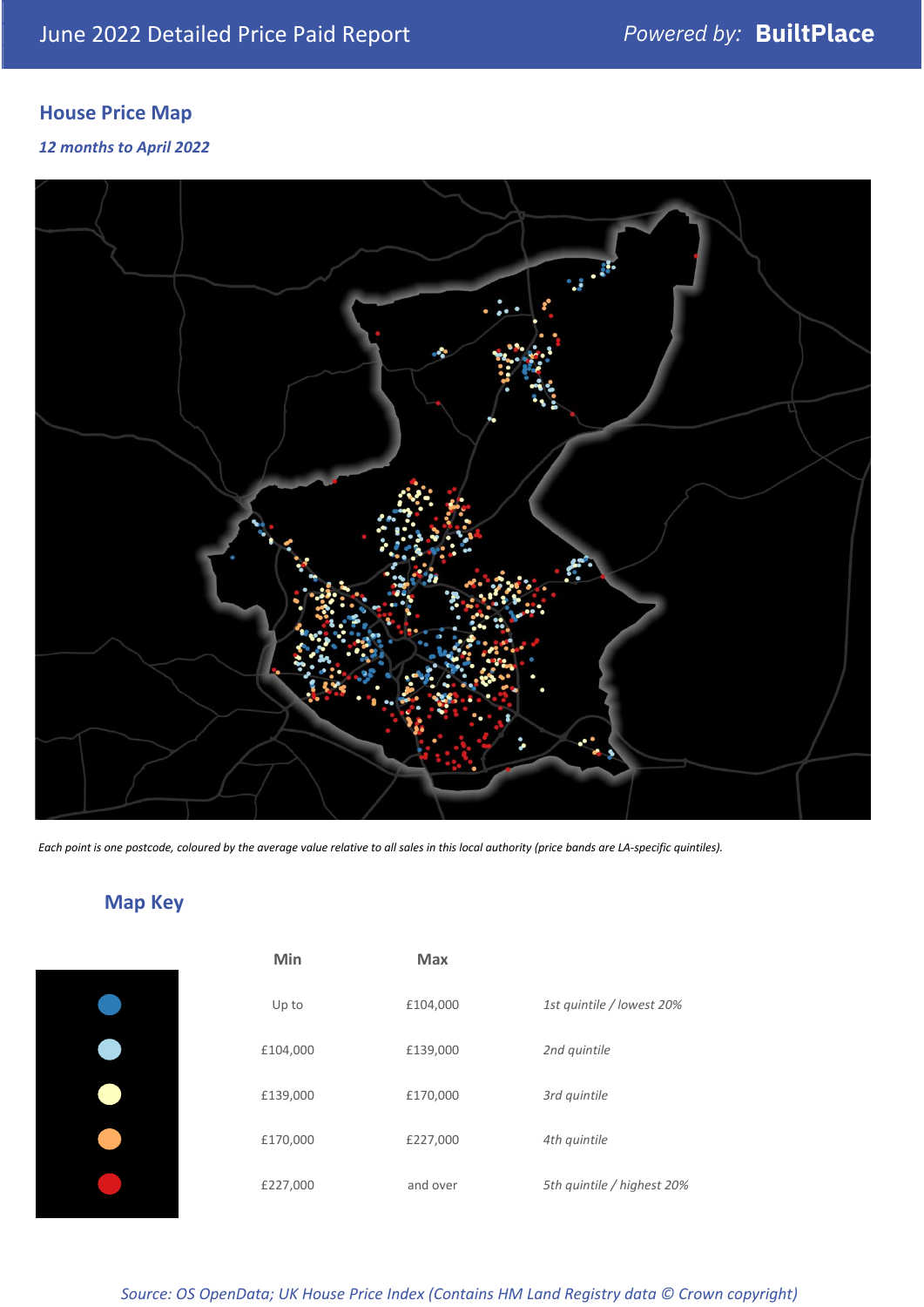## **Average House Price by Property Type**

## *12 months to April 2022*



|                 | <b>New</b>           | <b>Second hand</b> |  |  |
|-----------------|----------------------|--------------------|--|--|
| <b>Flat</b>     | No recorded<br>sales | £90,268            |  |  |
| <b>Terraced</b> | £143,828             | £110,117           |  |  |
| Semi-detached   | £190,664             | £183,320           |  |  |
| <b>Detached</b> | £234,556             | £263,228           |  |  |

### **House Price Distribution by Year**

*All properties, by price band and calendar year (2020 = year to date)*

|                    | 1997 | 2002 | 2007 | 2012 | 2017 | 2019 | 2020 |
|--------------------|------|------|------|------|------|------|------|
| <b>Under £100k</b> | 97%  | 80%  | 41%  | 47%  | 32%  | 19%  | 21%  |
| £100-200k          | 3%   | 18%  | 50%  | 46%  | 53%  | 53%  | 54%  |
| £200-300k          | 0%   | 1%   | 7%   | 5%   | 12%  | 20%  | 16%  |
| £300-400k          | 0%   | 0%   | 1%   | 1%   | 2%   | 6%   | 6%   |
| £400-500k          | 0%   | 0%   | 0%   | 0%   | 1%   | 2%   | 2%   |
| £500k-1m           | 0%   | 0%   | 0%   | 0%   | 0%   | 1%   | 1%   |
| £1-2m              | 0%   | 0%   | 0%   | 0%   | 0%   | 0%   | 0%   |
| <b>Over £2m</b>    | 0%   | 0%   | 0%   | 0%   | 0%   | 0%   | 0%   |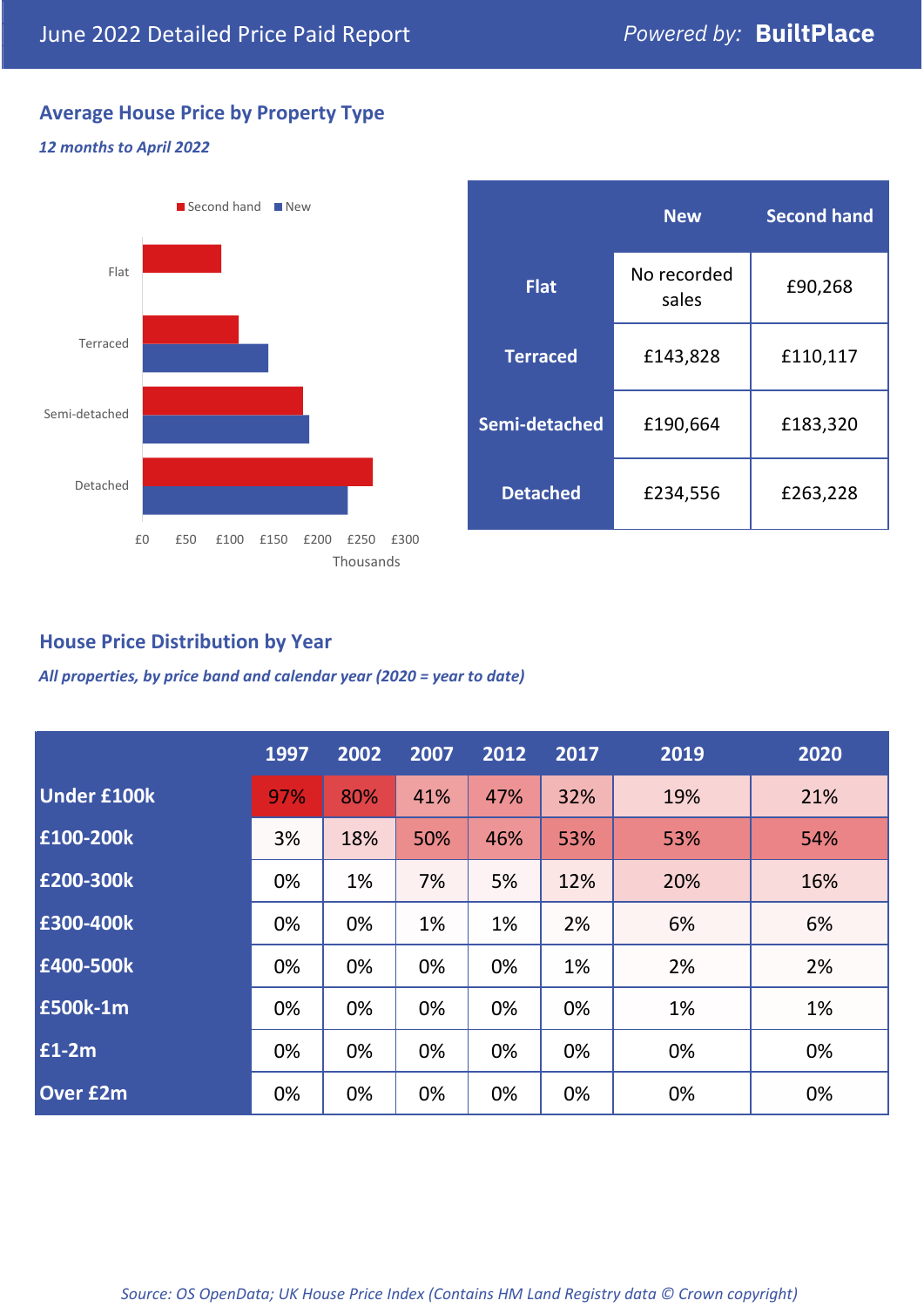## **Transactions (February 2022 data)**

*Annual Transactions, Indexed (2001-05 average = 100)*



There were 1,725 transactions in Mansfield during the 12 months to February 2022. This is 69% of the average from 2001- 05 and suggests activity is significantly below pre-downturn levels.

Transactions in Mansfield have fallen by 4.4% since 2014, compared to changes of -8.0% for East Midlands and -7.7% for England.



#### *Cash and New Build Sales as % of Total, by Year*

*Note: The data on this page EXCLUDES transactions identified as transfers under a power of sale/repossessions, buy-to-lets (where they can be identified by a mortgage), and transfers to non-private individuals - i.e. it comprises only Land Registry 'A' data.*